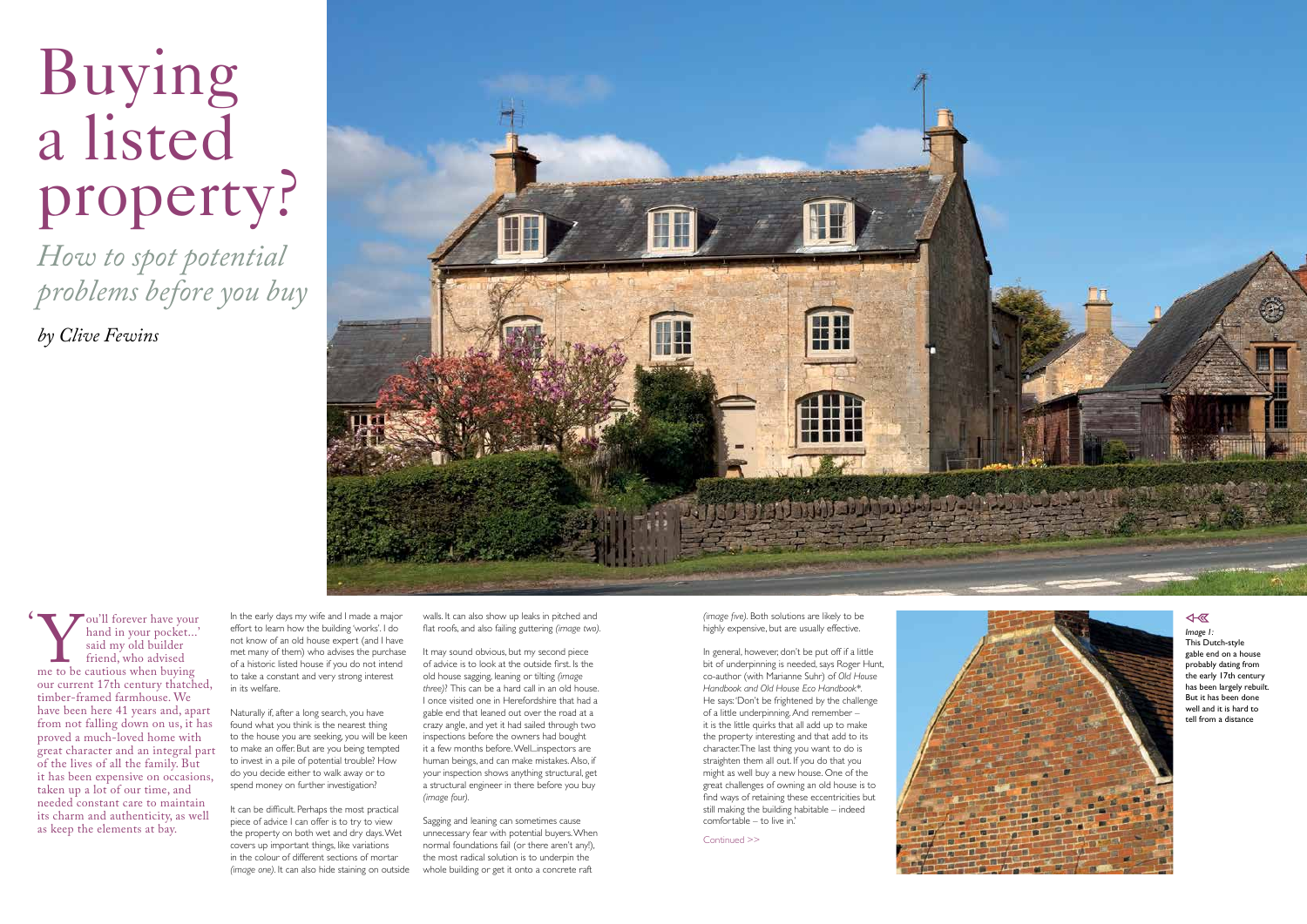#### **BUYING A LISTED PROPERTY?**

# ADVERTISING SPACE

Continued >>



When we moved into our cottage my wife and I had a dining room floor that sloped acutely from front to rear. A new brick facing had been added to the front at some stage – probably in the nineteenth century. It had protected the timber frame but weighed down the front of the house. The result was that if you placed a golf ball at the front of the house it would roll down on the linoleum tiles to the rear. Something like this might frighten the life out of those unsuited to the quirks of old houses, but it is manna to the hardy breed that thrive on living in them.

We later took steps to rectify this when we removed the tiles and sub-floor, and dug down to the flagstones beneath. But when you have a situation like this be sure to get good advice on rectification before you decide to go ahead and purchase. Concrete floors are often laid to resolve problems with old damp floors, but as the damp proof membrane under the slab is not linked to a damp proof course in the wall they tend to force ground moisture to the edge and create rising damp. You can then finish up with a damp wall even if the floor is no longer damp.

Old tiles can look wonderful in rugged old houses. And if they are there before you purchase leave well alone – at least in the short term *(image six).*

In any old property, ancient movement is going to be obvious. Repairs that have been carried out will be visibly in period and you can generally assume that if it hasn't shifted in the past 200 years or so then it is not going to move during your tenure

Consider, too, what future purchasers might think. For them recent repairs will be more worrying. The same will apply to you: if the work looks new then you will want to know it has been done properly and that there are guarantees in place. This particularly applies to any repairs that have been carried out with cementitious materials. The misuse of modern materials of this nature is still a major problem with old properties. An inappropriate concrete render on a historic timber-framed property can cause real problems *(image seven).* At the heart of the matter is the use of non-breathable materials on walls that were built to breathe – i.e. with porous limebased materials.

Inappropriate renders were applied on many occasions in the sixties and seventies. Later purchasers have often employed experts to examine the external walls and it has been found that the outer layers of cement render contain very little in between. The reason is that cement-based renders applied to traditional outer walls has the effect of trapping moisture inside the walls. When





肏

Maintaining your gutters and downpipes is vital. If both fail the result can be pretty catastrophic for an old brick wall

> *Image 5:* A dramatic way of saving a beautiful old timber frame by moving it lock, stock and barrel!

*Image 4:* These old timbers have been repaired and strengthened where they meet by introducing modern steel. Not advisable – and probably not permissible in a listed building. Inappropriate materials like this usually jar or look downright ugly

ል

*Image 6:* Old floor tiles can frequently bear the patina of age and can look absolutely wonderful, especially where joins like this point to age and the passage overhead of many generations. Lift tiles like this at your peril!

4- 区



*Image 3:* Old gable ends, walls and roof lines that lean at crazy angles like this cause amusement as well as consternation – but rarely collapse if properly maintained



 $\Delta$ 肏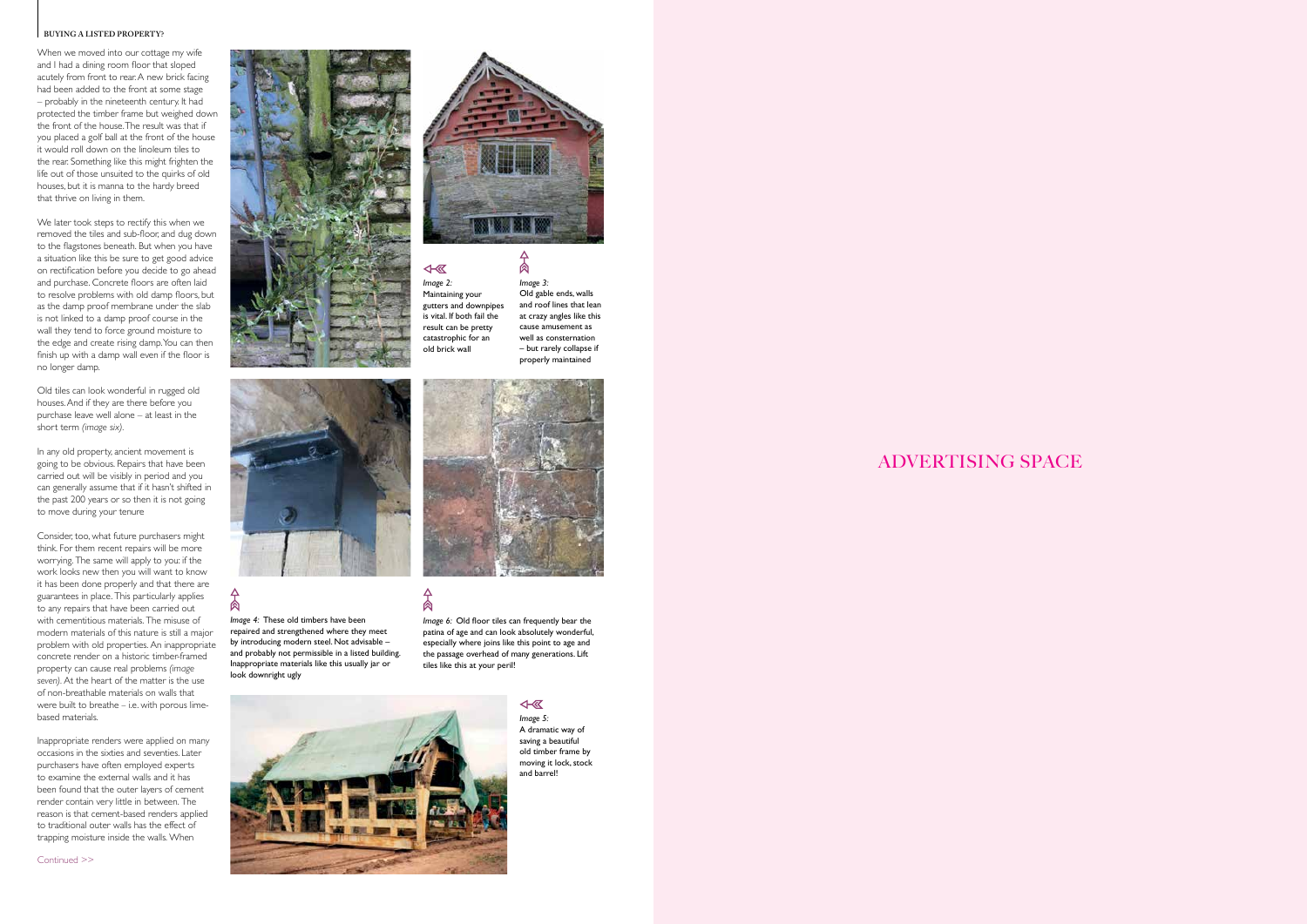# ADVERTISING SPACE

this has happened, repairing and sometimes rebuilding walls in a 'like with like' fashion can be costly and time consuming.

Remember that buildings with traditional solid stone walls breathe through the pointing. Through ignorance this has sometimes been replaced with a cement rather than a traditional lime mortar. Again, this has the effect of holding moisture in the walls. The result is spalling of the edges of the stone outside and, quite frequently, damp problems on the inside

#### POTENTIAL ROOF PROBLEMS

Thatch tends to worry most potential purchasers. After years of living under thatch I always tell those that ask that the main thing you need is a deep pocket to fund the occasional repair and replace the sections that need renewing from time to time. When we had our ridge redone last October we reckoned it had lasted 12 years *(image 8).* 

The cost, including scaffolding and VAT was just over  $£7,000$ . Our thatch is combed wheat reed, which is, in fact, a type of specially grown straw. It is not the strongest and most lasting material – that is water reed – but it is widely used in the south of the country and is very serviceable. The third type of thatching material is long straw, which has long unbroken straw stalks, usually harvested using a reaper and binder, so they can be cut to maximum length. Both long straw and combed wheat reed need much more thickness to remain watertight than reed.

#### **BUYING A LISTED PROPERTY?**



 $\overline{A}$ *Image 7:* Many old timberframed houses have rendered infill panels. The render should always be lime-based. The use of nonbreathable materials on walls that were always intended to be vapourpermeable can cause serious problems

# 418

Compared with thatch, slate and brick roofs are usually easy to maintain and repair. Holes can be simply patched and even completely new roof covering will be relatively inexpensive compared to employing a good thatcher. With thatch, doing it yourself is not an option, but with other forms of roofing this is not the case. What you are looking for is damaged or rotten battens under the

tiles. No major problem here, but repair does mean stripping a reasonable area to repair the substructure.

#### SAGGY ROOF RIDGES

A saggy or undulating ridge in a brick or tile roof can indicate that the roof rafters have started to open up and spread *(image nine).*  However, with old houses you can expect some sag in the roofs, usually due to the timbers settling over a long period of time. What you are looking for are gaps where timbers should obviously be joined together. If it all looks tight and the timbers have just bowed without splitting, you should be alright. In an old roof you will also probably find ancient tie bars running across the building to pull things together. If they are obviously in good condition they are probably doing a good job. Leave well alone *(image ten).*

*Image 8 (left):* Thatch can look idyllic – but the cost of maintenance is high

*Image 9 (right):* Badly maintained

gutters can result in all sorts of problems



Continued >>